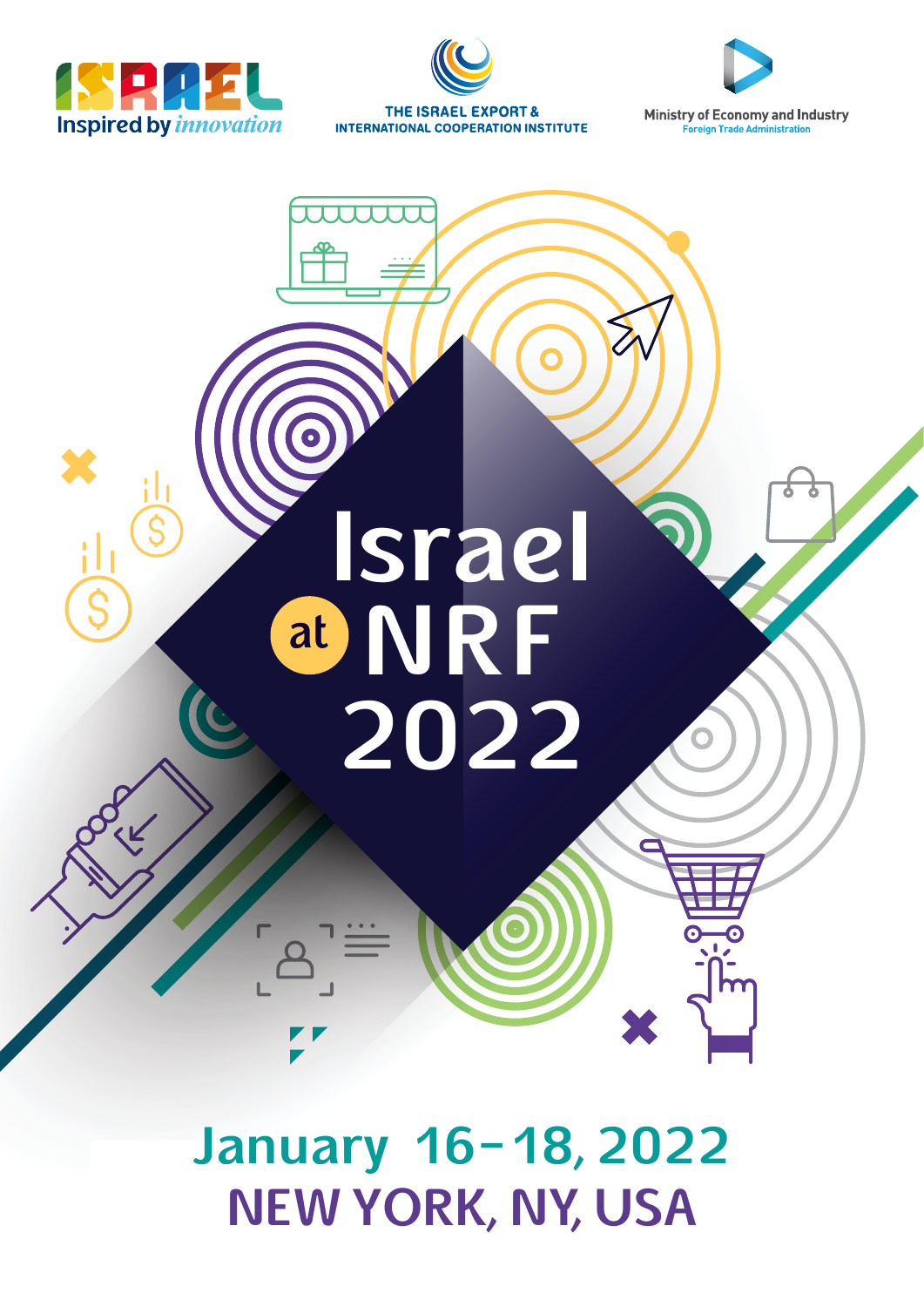



## **The Israel Export & International Cooperation Institute (IEICI)**

The Israel Export and International Cooperation Institute is your premier gateway for doing business with Israeli companies. Established and funded by the government and the private sector, IEICI's expertise in technology and product scouting, joint ventures and strategic alliances with Israeli companies spans more than half a century.

Whatever your field is, IEICI offers access to relevant businesses and government resources. IEICI will provide the information you need to connect, negotiate and do business all over the world.

### **Digital Media Technologies Sector**

IEICI is committed to advancing the Israeli digital media industry by bringing together Israeli companies and leading companies from around the world. They are active in retail and e-commerce, broadcasting, sports tech, travel and hospitality tech, ad tech and consumer electronics.

The RetailTech ecosystem is growing and rapidly becoming one of the hottest hubs for commerce technologies, with over 250 startups operating across the board from logistics to in-store. These companies are leveraging Israeli´s expertise in deep-tech like the use of computer vision for selfcheckout or the application of artificial intelligence for visual search.

**Moti Patriano ■ Head of Digital Media Technologies Sector**  T : +972 3 514 2932 **■** M : +972 52 585 8684 [motip@export.gov.il](mailto:motip%40export.gov.il%20?subject=) **■** [www.export.gov.il](https://www.export.gov.il/en)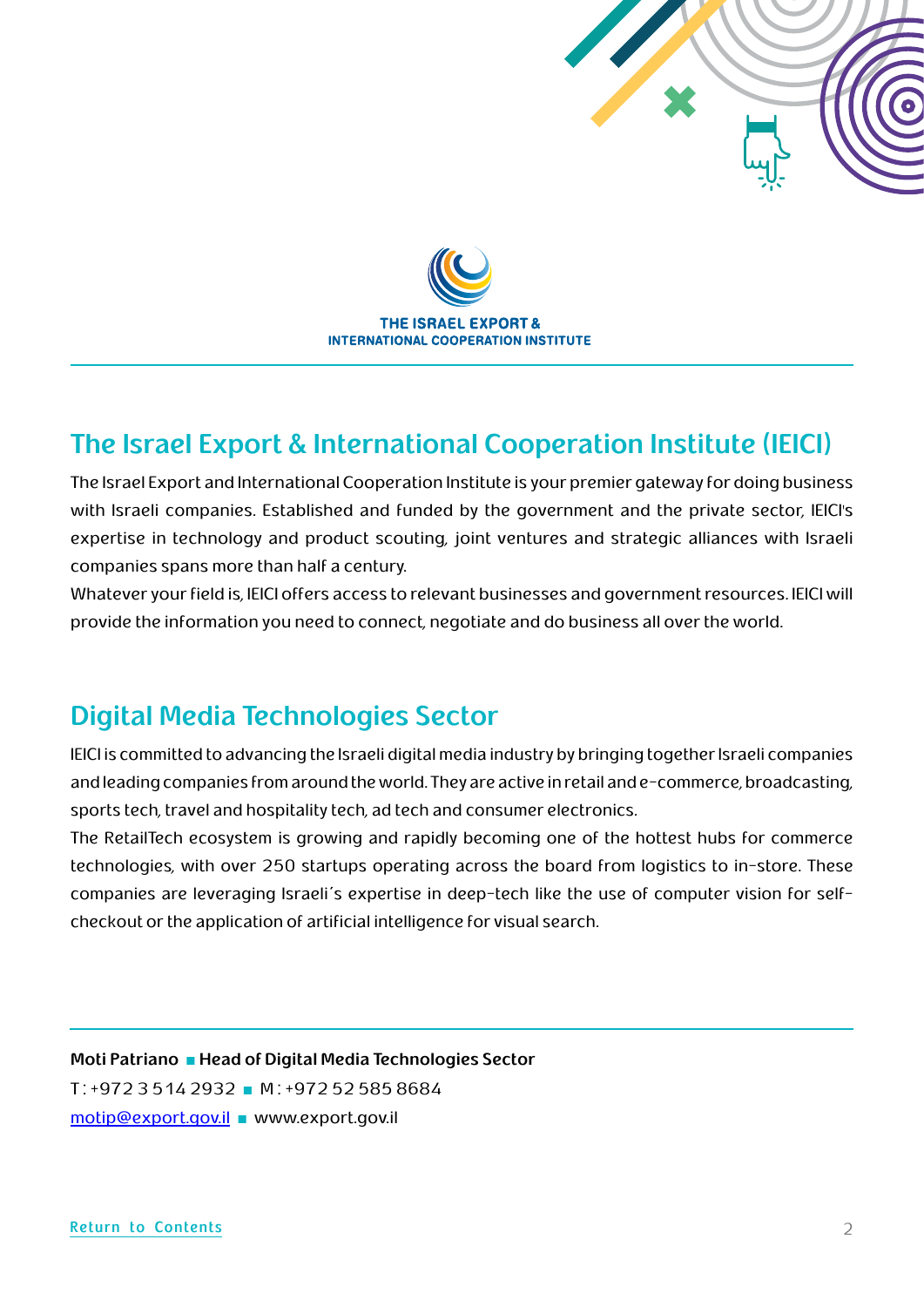



## **Foreign Trade Administration**

The Government of Israel Economic Mission in the East Coast is one of the leading Ecomania Missions of Israeli Ministry of Economy and Industry. The Mission's primary goal is to promote business ties between Israel and East Coast , to facilitate trade, economic cooperation, drew investments to Israel and facilitate U.S.-Israel industrial R&D collaboration. The Mission is based in New York, and provides hands on business development support to innovative Israeli technology companies seeking to enter the U.S. market, as well as provides targeted technology scouting services to U.S. large corporations and organization. Being at the junction of Israel-U.S. innovation and collaboration opportunities the Mission opens doors, provides market information and acts as a super-connector to facilitate successful long term relationships.

**Anat Katz (Ms.)** Economic Minister, North America [Economic Mission to the USA – East Coast](https://itrade.gov.il/usa/east-coast/) 800 2nd Ave., New York 10017 T : +1.646.779.6874 **■** [anat.katz@israeltrade.gov.il](mailto:anat.katz%40israeltrade.gov.il?subject=)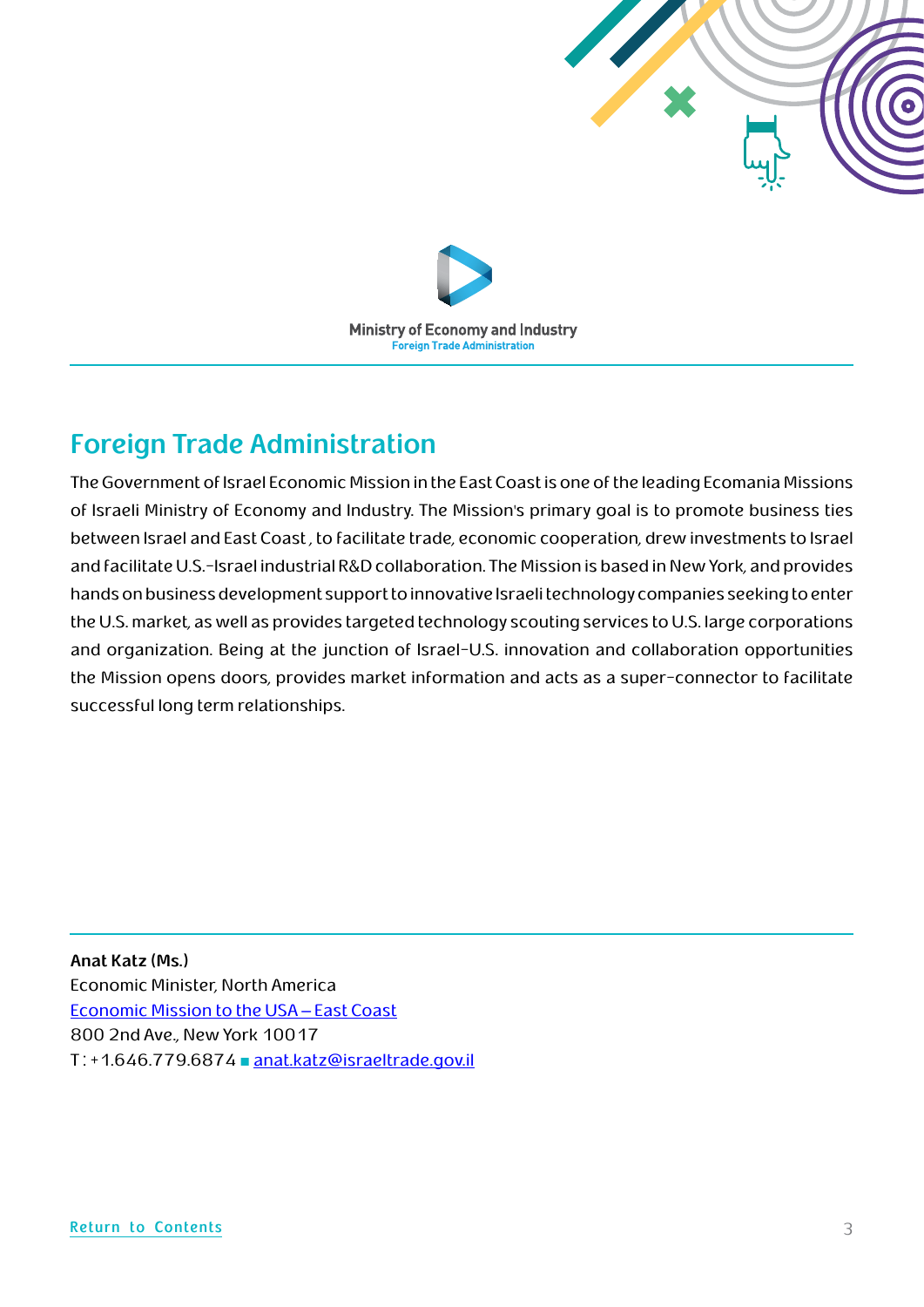

## <span id="page-3-0"></span>**Content**

| <b>Bringoz Technologies Ltd.</b> | 5              |
|----------------------------------|----------------|
| <b>Deeyook</b>                   | 6              |
| depoint                          | $\overline{1}$ |
| Hexa                             | 8              |
| Invendiv                         | 9              |
| <b>Kanduai</b>                   | 10             |
| <b>Nexite</b>                    | 11             |
| <b>Oriient IndoorGPS</b>         | 12             |
| <b>Pairzon Al</b>                | 13             |
| <b>RFKeeper</b>                  | 14             |
| <b>Selectika</b>                 | 15             |
| <b>Shopic Technologies Ltd.</b>  | 16             |
| <b>Walkout</b>                   | 17             |
| Weezmo                           | 18             |
| WiseSense Ltd.                   | 19             |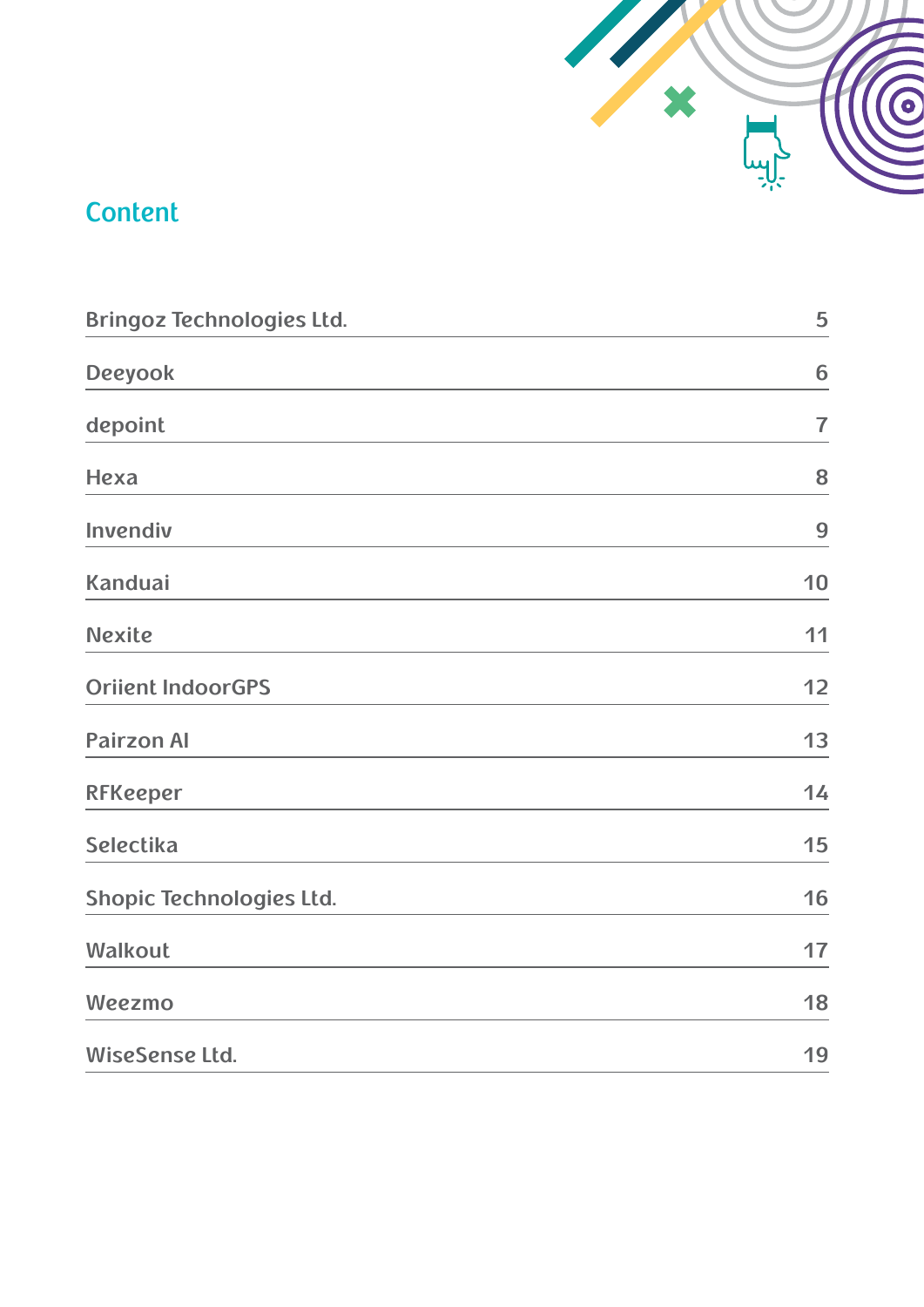

<span id="page-4-0"></span>

#### **[www.bringoz.com](https://www.bringoz.com/)**

#### **Bringoz makes complex logistics simple with an end-to-end Intelligent Delivery and Distribution Management Solution**

#### **Category**

• Supply Chain Tech

#### **Company references and strategic partners**

- Microsoft
- CDK
- Store.ai

#### **Solution at a Glance**

Managing today's transportation, logistics and mobility challenges while providing superior customer experience and still maintaining efficiency creates new complexities.

 Bringoz is a SaaS, cloud-based, platform for businesses to build, scale and optimize their logistics operations. Bringoz is for businesses of all sizes, Enterprise to Mid-Market, enabling users to build and maintain a delivery and distribution operation. Using Bringoz Platform, our customers are able to reduce OPEX, generate revenue and achieve efficiency while providing customer-centric services. Bringoz Platform is a collaborative tool, synchronizing between the numerous

parties involved in the logistics operations, creating a balanced, cost-effective and productive eco-system.

#### **Technological Innovation and Product Differentiation**

Bringoz platform includes a wide array of modules all displayed through a data visualization platform, focusing on real-time management and smart planning: • Elastic Delivery Infrasructure - one access point to manage, organic fleets, vendors, crowdsource, and autonomous vehicles;

• Centralized System - tapping into multiple channels of delivery related demand, and consolidating the data and the entire logistics activities into one centralized management platform;

• Automation of manual actions throughout the entire logistics process and manage workflows with constraint-based automation;

• Unique Capabilities - real-time dynamic routing and rerouting, resource allocation, consolidation, asset sharing , matching between demand and supply and more. Our solution is suitable for both mid-level and enterprise companies and has been deployed with large customers across the pharma, automotive, CPG and retail industries.

#### **About the Company**

Bringoz provides services to some of the world's largest CPG, pharma, automotive and retail businesses.

With offices in Israel and the US, the team includes executives with extensive backgrounds in logistics, technology, business management and experience in building technology-based companies.

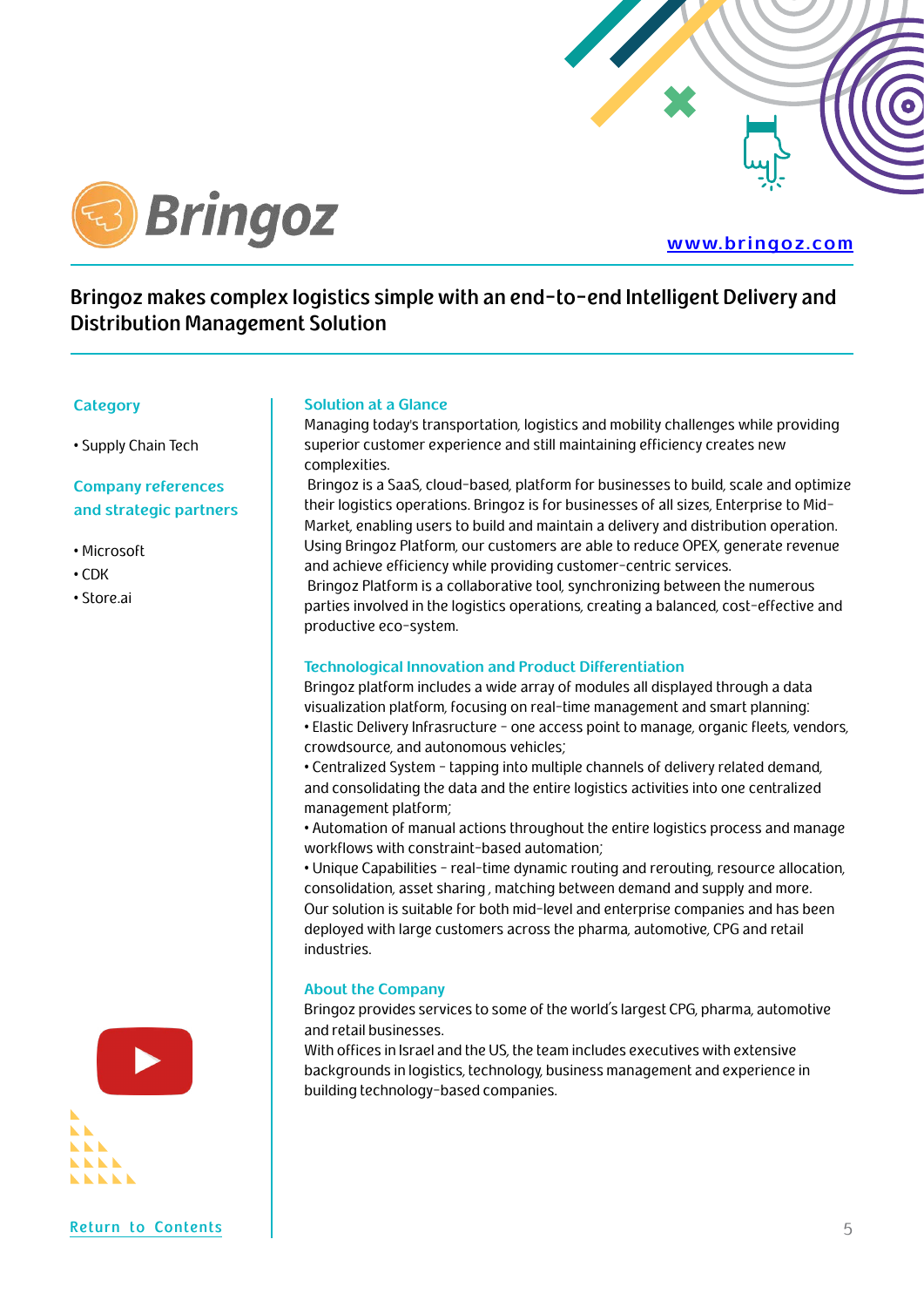

<span id="page-5-0"></span>

#### **[www.deeyook.com](https://www.deeyook.com/)**

**Deeyook offers precise location as a service through its patented award-winning wireless-based firmware solution that is ubiquitous and ultra-precise**

#### **Category**

- Location Technology
- Mobility
- Retail Automation
- Supply Chain Tech

#### **Solution at a Glance**

Deeyook offers precise location as a service through its patented wireless-based firmware solution that is self-learning, ubiquitous, ultra-precise ( $\sim$  10 cm), passive and low power, allowing absolute indoor and outdoor position determination. Deeyook's solution, based on a proprietary, patented angle-measurement technology, won first place at the HiStart Innovation Forum by Toga Networks. It also won 1st place at the Ruhr Summit Corporate Challenge pitch.

#### **Technological Innovation and Product Differentiation**

The solution is enabled by a new absolute measurement location sensor in firmware, which is based on patented direction ascertainment technology. The mobile unit sensor is at the core of a cloud-based, Machine Learning positioning solution that passively utilizes the direction data from over a billion existing APs and base stations and operates everywhere worldwide infrastructure-free.

The firmware can be installed in any WIFI/4G/5G radio access technology, and it works by measuring angles of wireless transmissions. Deeyook's ultra-precise location as a service is a first of its kind in the world of wireless tracking technology. It can be used to track every box, asset, or employee both indoors and outdoors without environmental interference.

#### **About the Company**

- Founded: 2019
- Co founders have been working together for 15+ years across 3 multinational ventures
- Holds US patents and Unique wireless and data Science IPR
- About 15 employees working in HQ in Tel Aviv

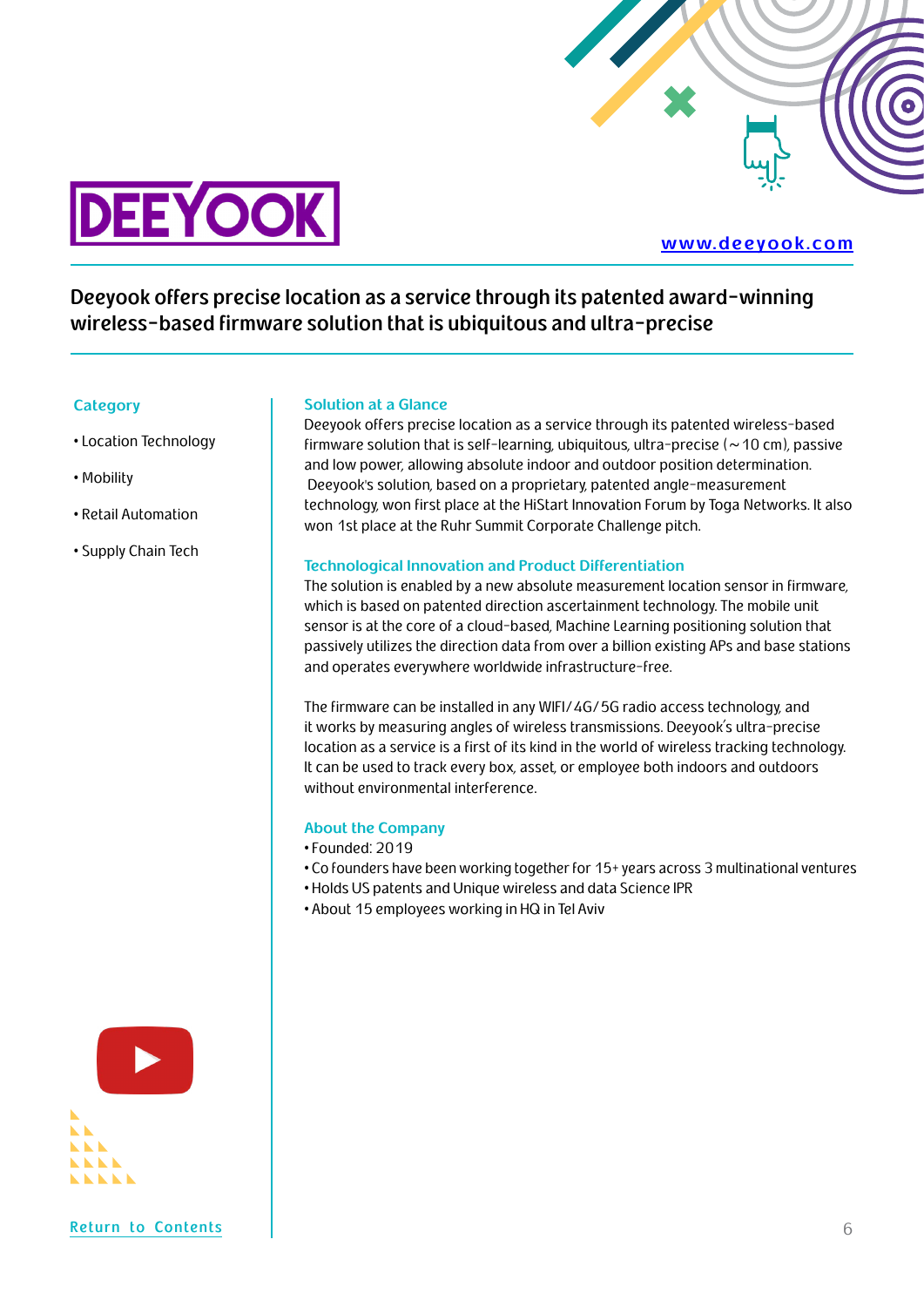

# <span id="page-6-0"></span>depoint

#### **[www.depoint.ai](https://depoint.ai/)**

### **depoint is the retailers operating system**

#### **Category**

- Retail Automation
- Data &Analytics

#### **Solution at a Glance**

depoint is the reatiler operating system to manage all processes, employees and technology in a single view of all your data with clear visibility and ability to drive organization effectivness and optimization.

#### **Technological Innovation and Product Differentiation**

depoint rapid implementation framework support complex business structures & organizational hierarchies and include hundreds of out-of-the-box best practice retail processes for operations, supply chain, human resources, onboarding, resource management and more. , integration, and data analytics framework combined with hundreds of out-of-the-box best practice retail processes enables retailers to boost & measure their operations almost instantly.

#### **About the Company**

Founded in 2017, led by retail experts and the best tech minds in Israel, depoint serve the leading retailers in Israel as well as international brands like McDonald's, Zara, Burger King & Nespresso

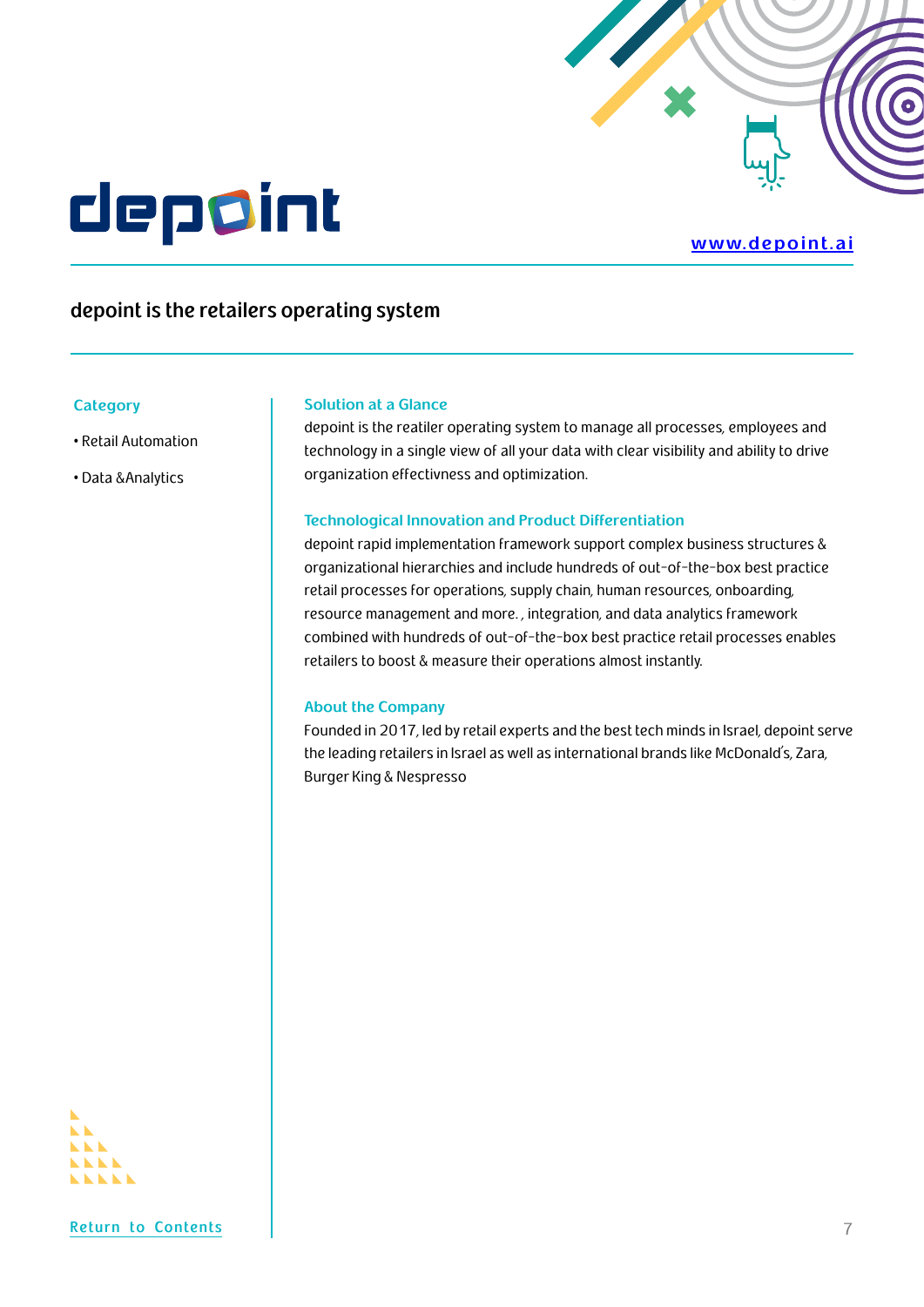<span id="page-7-0"></span>

#### **[www.hexa3d.io](https://depoint.ai/)**

**Hexa uses proprietary technology to transform 2D images into immersive, 3D/AR experiences for leading e-commerce websites worldwide.**

#### **Category**

- AR/VR
- AI
- 3D
- eCom

#### **Solution at a Glance**

Hexa uses their proprietary technology, SaaS platform, 3D database and a community of over 20K 3D artists to help retailers and brands convert their existing images into immersive content (3D/AR/VR) at half the cost and twice the speed. Major brands including Macy's, Crate & Barrel and Logitech, leverage Hexa to lower visualization costs, increase sales metrics, improve customer acquisition costs and distribute content globally.

#### **Technological Innovation and Product Differentiation**

With an array of proprietary AI algorithms, Hexa has automated the once manual 3D reconstruction process and created a streamlined system that offers a risk free, SaaS business model.

With Hexa, instead of paying over \$100 per 3D model, you can reconstruct any of your products and deliver an immersive experience to your shoppers for less than \$0.01 per API call.

Your 3D/AR models will be displayed inside any of your online assets using Hexa's 60 fps 3D viewer, which is optimized for online usage and is 70% faster than any 'off the shelf' solution.

#### **About the Company**

Hexa was founded in late 2015 in the heart of one of the world's leading innovation hubs, Tel Aviv. What started out as a virtual dressing platform has since grown to become the largest 3D visualization platform in the world.

With over 100 Hexagons around the globe, Hexa now sells its technology in 5 continents to leading retailers and brands in the fashion, furniture and consumer electronics space.

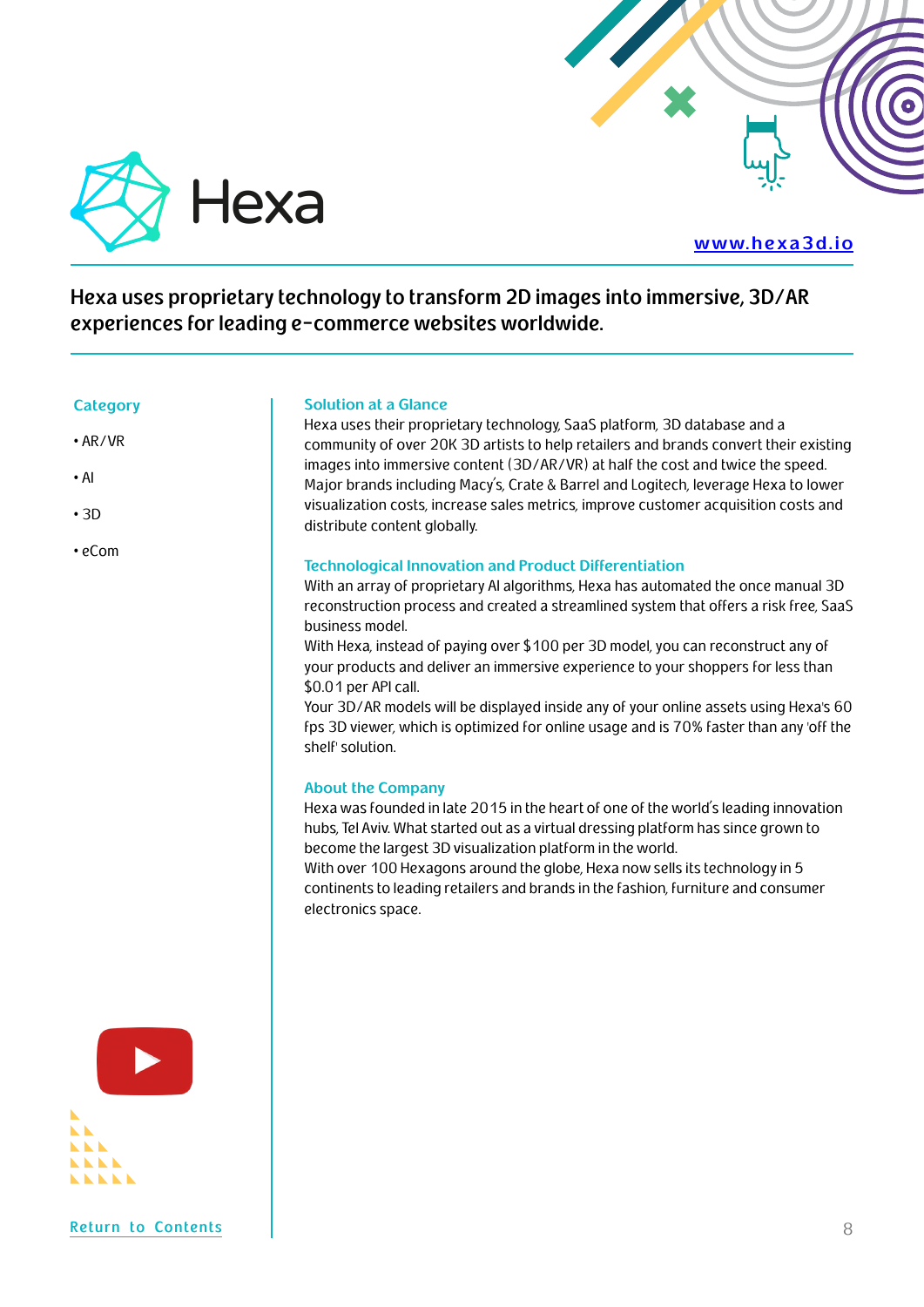

<span id="page-8-0"></span>

#### **[www.invendiv.com](https://www.invendiv.com/)**

**Invendiv provides automated shopping solutions to brick & mortar retailers, enhancing shoppers' convenience & boosting sales, while reducing costs. We integrate software and new user experiences with existing vending technology into retail processes & IT infrastructure**

#### **Category**

• Automated Dispensing Merchandising

• Loss Prevention **Technology** 

• Retail Automation

#### **Company references and strategic partners**

We serve in Israel the following companies: • Osher Ad • Yesh Hessed (part of Shufersal) • WIX.com

#### **Solution at a Glance**

Safesale is our automated shopping system, that can dispense and merchandise all sizes and types of products. By using SafeSale, retailers and brands can:

- Secure and conveniently sell high-theft products,
- Extend the store working hours and availability to 24/7,
- Provide a click and collect option for key products,

• And easily and efficiently expand their reach to better serve their customers in new locations

#### **Technological Innovation and Product Differentiation**

SafeSale is the most versatile dispensing and merchandising system, it is highly secure, friendly, and easy to operate.

 It is smart and managed remotely by a cloud-based software. It can also be connected to the store's POS, payment, and Inventory systems, to make it an integral part of the retailer's processes and a new customer facing channel.

#### **About the Company**

Invendiv was founded in 2018. We currently have 6 employees. We already serve with our solutions some of the largest retailers in Israel.

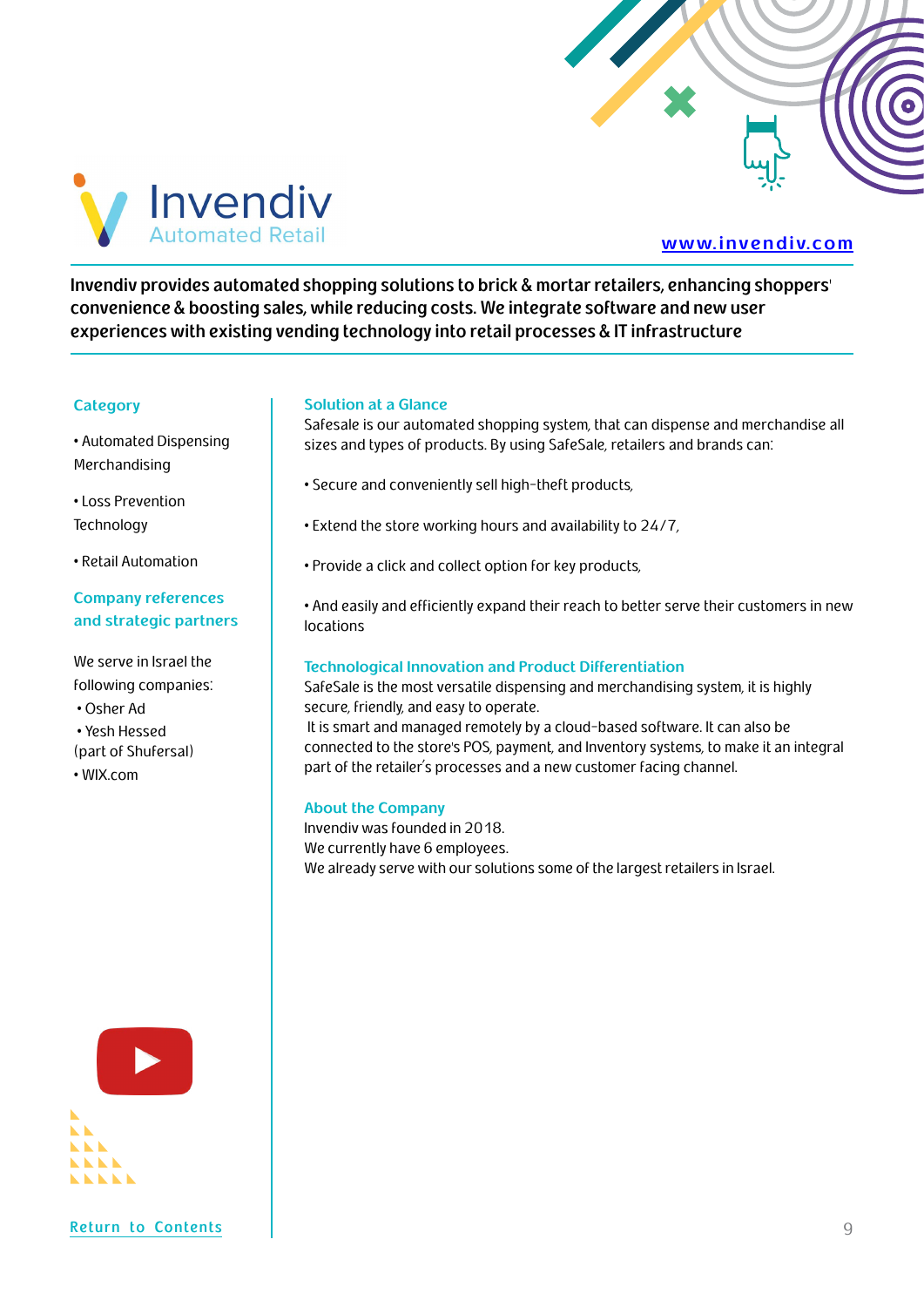<span id="page-9-0"></span>

#### **www.kanduai.com**

#### **Retail edge device computer vision**

#### **Category**

• Retail Automation

**Company references and strategic partners**

- Fujitsu
- Bizerba

#### **Solution at a Glance**

Powered by our edge optimized ML training and inference engine we provide state of the art Edge AI computer vision solutions to retailers worldwide without any need for servers, GPU or cloud processing.

Our applications include:

• Automatic produce recognition for POS, self-checkout machines and self-service scales

- Self-checkout scan avoidance and ticket switching detection
- Convenience stores frictionless self-checkout.

#### **Technological Innovation and Product Differentiation**

We provide unmatched accuracy without a need for extra hardware. The underlying Technological Innovation is our ability to run neural networks with fraction of the calculations typically required.

We are using this unfair advantage to provide our clients with state of the art deep learning solutions without a need to invest in buying hardware.

Our edge computing is agnostic to the processing unit or the specific camera which means our client can be up and running with their existing infrastructure with no extra capex investments.

#### **About the Company**

- Founded in 2018
- HQ in Tel Aviv
- 8 employees



**[Return to Contents](#page-3-0)**  $\vert$  10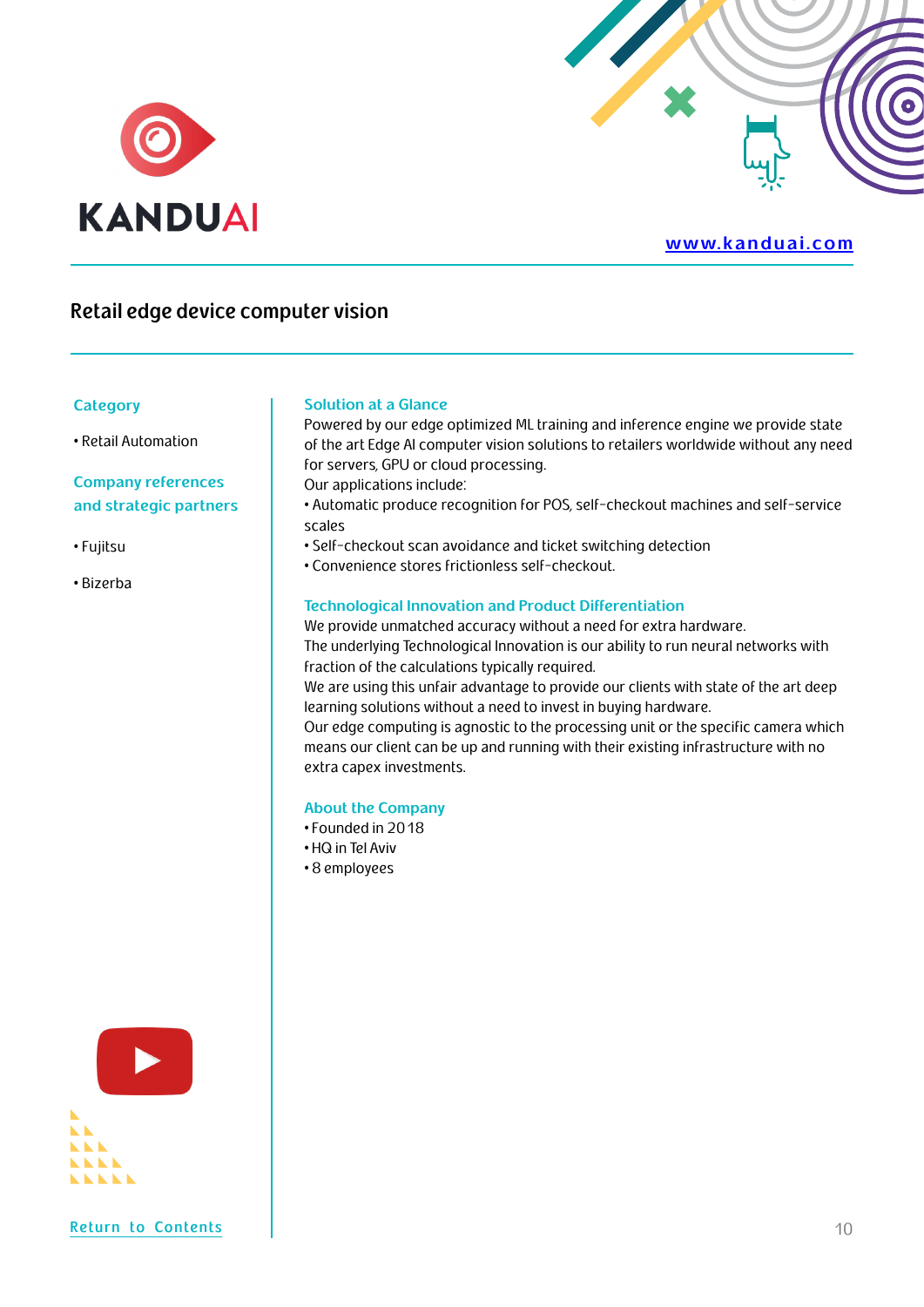# <span id="page-10-0"></span>nexite

#### **[www.nexite.io](https://www.nexite.io/)**

**Nexite brings merchandise to life. Passive products are transformed into active digital communicators, delivering a continuous stream of real-time data. With Nexite, you can merge the online and offline experience, track the customer journey, optimize revenue based on real-time store insights, and deliver game-changing retail experiences.**

#### **Category**

- Data & Analytics
- Retail Automation
- Wearable
- Customer Experience
- Digitalize Physical

Stores

#### **Solution at a Glance**

Today, Retail decisions and Customer Experience are mostly driven by past sales and inventory data. Nexite automatically provides real-time data to:

• Offer Stores and HQ Staff visibility into the customer journey: think "Google Analytics" for the physical store. You know which products are generating engagement and which ones have high conversion. You know which store locations in may help sell a product and the level of shelf availability at any time. We use this data to optimize Store, Channel and Merchandise decisions.

• Offer customers a frictionless experience: they can shop wherever they are and however they want. They have full transparency on what is available where and they can complete any transaction (buy, pick, return) by themselves or be assisted by staff.

#### **Technological Innovation and Product Differentiation**

Nexite's Connected Merchandise Platform consists on a battery-less nanoBT tag, sensors and a cloud platform that translates the tag readings into business decisions and better customer experience. The tags transmit continuously and can be read from >7ms. This allows us to continuously track every piece of merchandise including their in-store location. The tag has also an integrated theft-prevention capability that works with the existing security gates in the store. There is no other cost-effective technology in the market that allows for continuous,

automatic, long distance reading of RF Tags, reliable security and is designed for an apparel environment.

#### **About the Company**

Nexite started at the beginning of 2019 and has grown to 50 people. The first product delivery was at the end of 2020. We have completed at a major global brand store in Telaviv, and are now starting the first global rollout with another internaitonal brand.

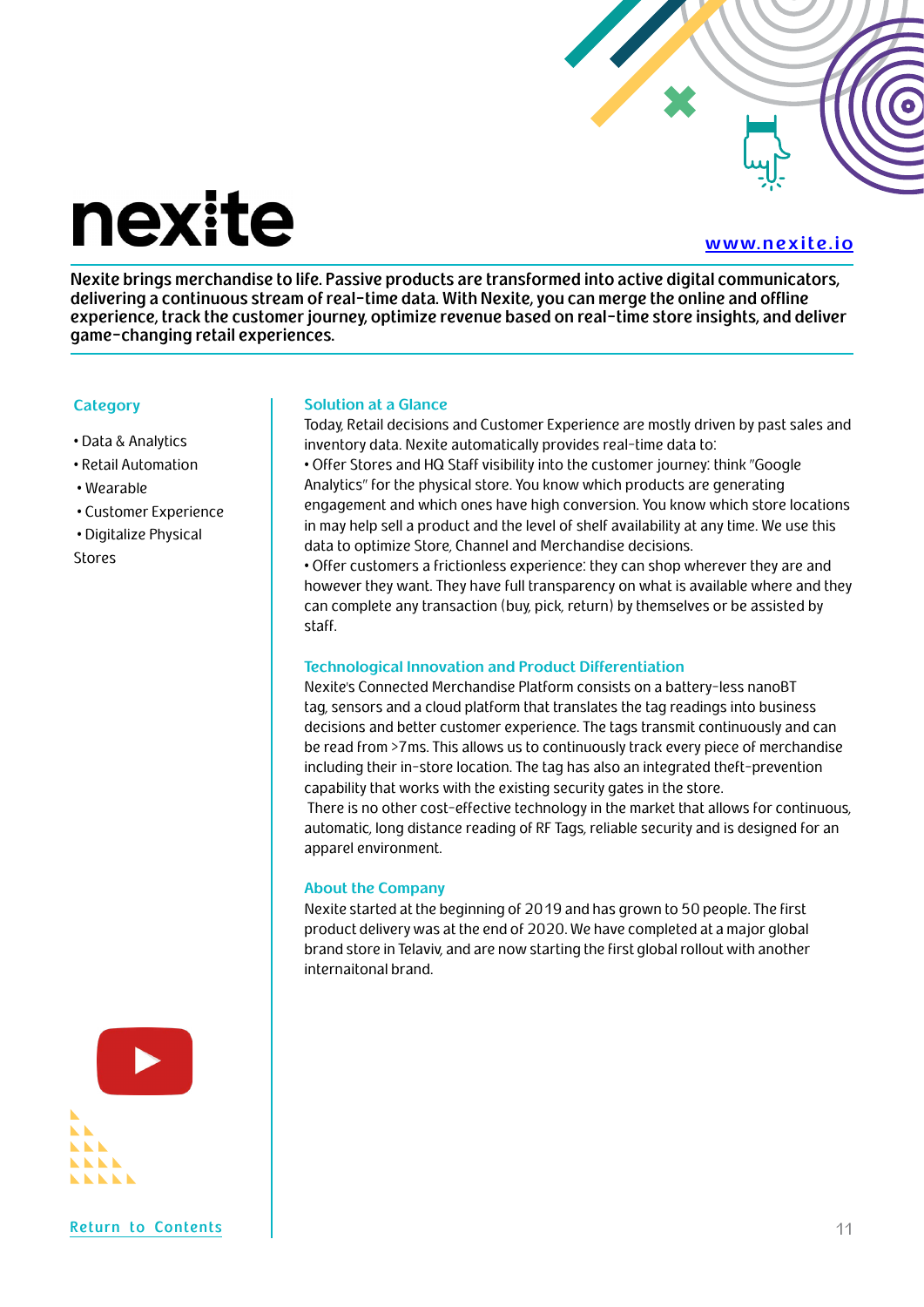

<span id="page-11-0"></span>

#### **[www.oriient.me](https://www.oriient.me/)**

**Oriient hardware-free indoor positioning (no WiFi no beacons) brings in-store navigation to products, shelf-level promotions and visibility to shopping journeys**

#### **Category**

- Data & Analytics
- In-Store Tech
- Location Services
- Retail Automation

#### **Company references and strategic partners**

National retailers, regional retailers, grocery delivery services, and European retailers e.g. Metro and Sonae



#### **[Return to Contents](#page-3-0)** 12

#### **Solution at a Glance**

Oriient IndoorGPS provides accurate and scalable indoor positioning, without hardware: no Wi-Fi, no beacons!

Oriient brings stores a convenient wayfinding experience for customers, with highly accurate navigation on their own smartphones, and enables retailers to improve their service and operations.

In-store navigation leads to recovery of lost revenues due to unfound products, and creates a fun and engaging shopping experience that increases loyalty.

 At the same time - full visibility into the shopper journey helps to better understand traffic flow and creates novel ways of connecting with the shopper where it matters the most.

#### **Technological Innovation and Product Differentiation**

Based on groundbreaking geomagnetism technology, requires no hardware installation, and provides highly accurate in-store location for retailers to improve their service and operations:

• In-store navigation leads to recovery of lost revenues due to unfound products, and creates a fun and engaging shopping experience that increases loyalty.

• Proximity promotions at shelf-level, enables reaching the shopper at the exact place and time of the purchase decision.

For the first time it's easy to deploy and scale indoor positioning - without installing anything and simply by integrating Oriient SDK into your mobile app!

#### **About the Company**

In 2016 Oriient's founders reached the remarkable breakthrough that enabled accurate IndoorGPS using only the wonder of earth's magnetic field and without deploying any hardware. Today, backed by VCs and with 20 employees, Oriient provides accurate in-store location in hundreds of locations worldwide. Retailers and grocery delivery services are recovering lost revenues due to unfound products, driving more sales with proximity marketing, and saving costs by optimizing their operations.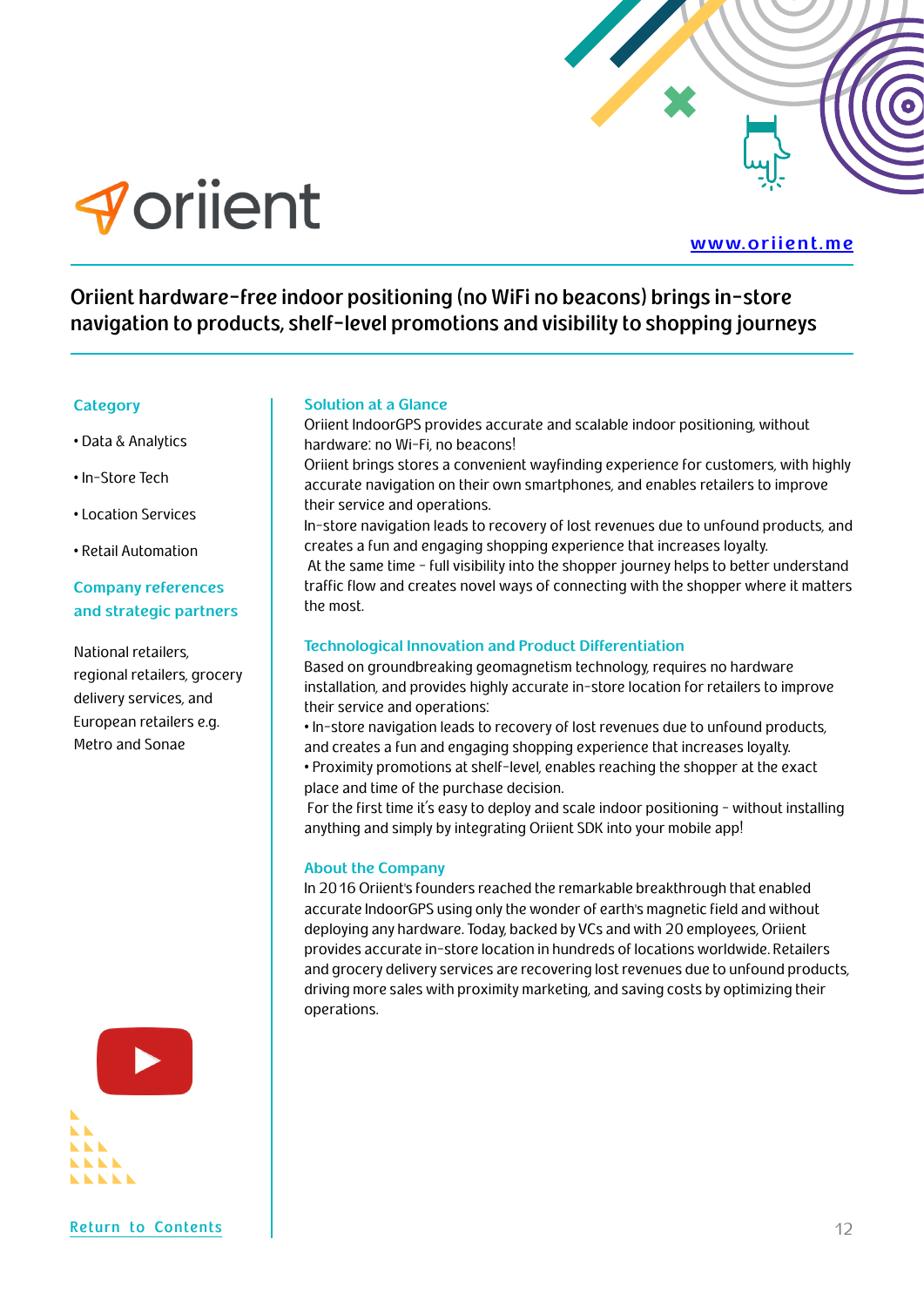<span id="page-12-0"></span>

#### **[www.pairzon.com](https://www.pairzon.com/)**

#### **Data Intelligence technology for Physical retailers**

#### **Category**

- RetailTech
- Data & Analytics
- Omnichannel
- Customer Experience AI for Marketing
- Online social Commerce
- Loyalty & personalization

#### **Company references and strategic partners**

#### **Main customers:**

Decathlon, Kiko Milano, Carolina Lemke, Yves Rocher , Loccitane, Sacara, Grupo Castro, i-store , NYOU , Steve Madden, Replay , Ivory amongst others  **Strategic Partners:** EGI (Spain) , RetailHub (Italy), Nvidia (US), Microsoft (US) ,Karmat (UK) , Mapp Cloud (US), Plug&Play (US)

amongst others



#### **Solution at a Glance**

Pairzon AI technology boosts sales in-store and at any physical retail venue, by connecting offline-to-online. Using AI and machine learning, it anonymously connects your paying customer with their digital identity, allowing better targeting, new customer acquisition, customer retention, and improved ROAS. Pairzon provides retailers with the tools to compete in today's digital and privacy-concerned world. Pairzon enable physical retailers to track and collect accurate in-store data, gain demographic and behavioural insights on the people who visit and buy from them in real time , run data-driven online ad campaigns to attract new customers, retargeting campaigns to drive repeat customers, and a value-added loyalty program to keep store customers hooked. Pairzon places the customer firmly at the centre of every aspect of the product, across all channels and interactions ,enabling physical retailers to identify their instore customers, transactions and personalize their shopping experience GDPR and CCPA compliant.

#### **Technological Innovation and Product Differentiation**

Pairzon's solution enables the use of online and offline (in-store) consumers' firstparty data along with advanced algorithms of Machine Learning (ML) and Deep Learning (AI). To understand in-store customers' behavior and predict consumers' future actions. Pairzon's data Intelligence platform allows retailers to combine data intelligence, customer-centric, personalization, and actionable AI. Pairzon AI empowers retailers to gain a comprehensive view of each one of their customers, Pairzon data platform assists marketers with tailoring messaging for individuals to predict the relevant message for each customer during key moments of interaction across channels. Pairzon AI automatically creates the right audience for each campaign that will convert best.

#### **About the Company**

Founded in February 2020 and based in Tel Aviv , Israel, Pairzon AI is a leading AI technology solution for physical retailers which connects offline and online data to boost sales, retention, and customer engagement dramatically. With a base of over 40 customers across different sectors such as groceries , apparel & fashion, cosmetics & beauty , drugstores and consumer electronics , Pairzon AI is rapidly disrupting retail market , delivering proven results and increasing ROI for physical retailers. The solution was envisioned and developed by leading professionals in the retail and data prediction domains with the goal of bridging the gap between offline and online shopping by enabling physical retailers to better engage their customers, extract insights and build valuable relationships that lead to more conversions, greater revenues, and increased loyalty. Pairzon Ai is present in Israel, North America and Europe and expanding rapidly.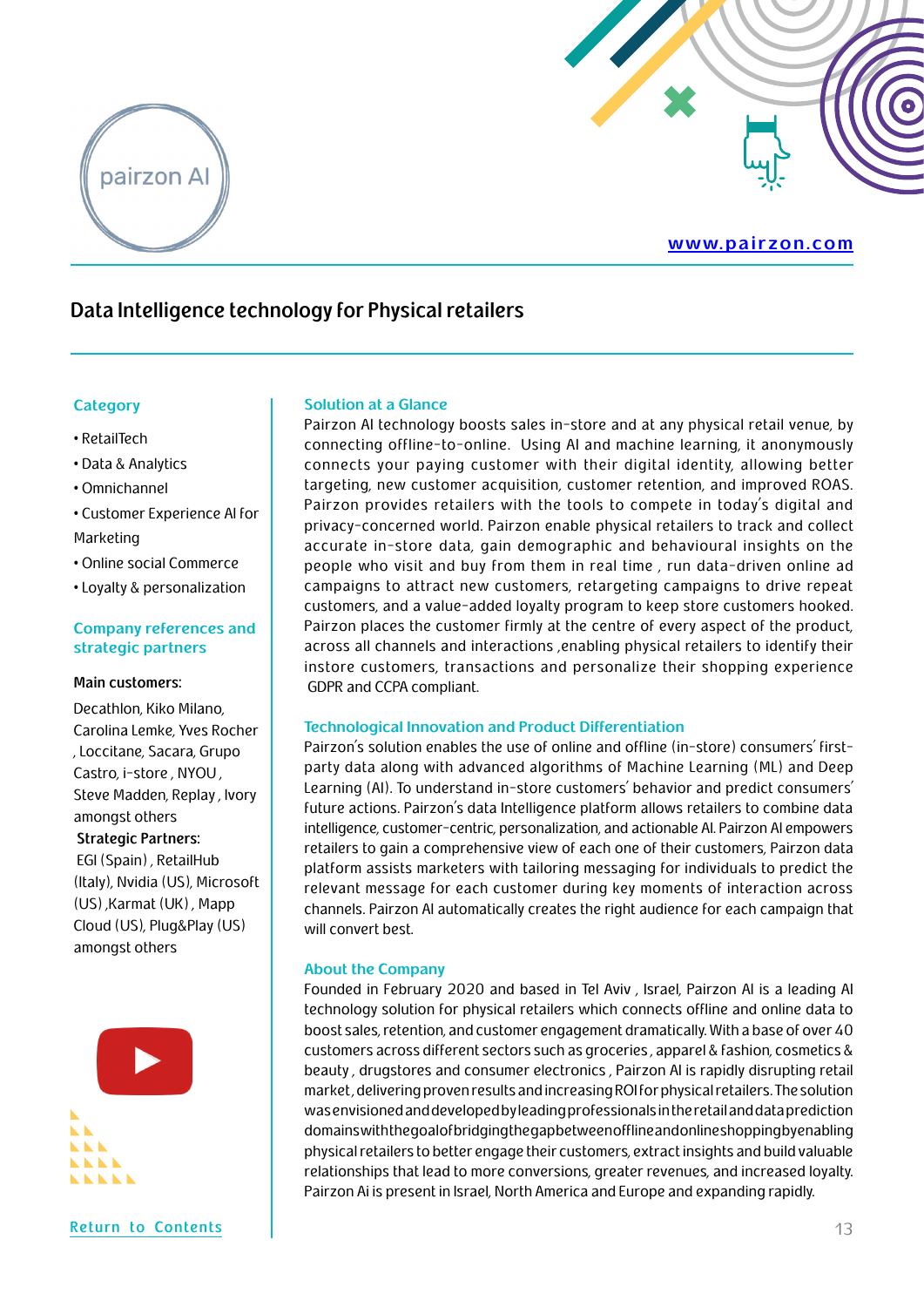<span id="page-13-0"></span>

#### **[www.rfkeeper.com](https://rfkeeper.com/)**

#### **Data Driven Supply Chain & Inventory management platform**

#### **Category**

- Supply chain Tech
- Data & Analytics
- Retail Automation
- Logistic & Last mile

#### **Solution at a Glance**

RFKeeper's highly advanced technology, helps our customers achieve greater sales, reduced costs and a vastly engaging customer experience by providing real-time, end-to-end visibility and control of their supply chain. As retail specialists with an easily deployable, cloud-based platform, we combine the online & in-store dimensions to enhance and streamline operational efficiency, as we introduce a new paradigm of inventory accuracy. With an emphasis on practicality, our platform is built with the purpose of dramatically strengthening operational efficiency by refining and digitizing your supply chain. Cloud-based and data-driven, the RFKeeper platform improves the speed and quality of your supply chain by providing a network of end-to-end features that manage every operational detail between item production and point of sale. **Technological Innovation and Product Differentiation** Our omni-channel strategy is tailored to fit the unique operations of each customer's needs, in order to drive the best possible results for their company, while uplifting the brand experience for customers. Supported by our team of industry experts, our answer to the ever-changing world of business thrives with seamless integration and a proven track record for endless upside. Our RFID system is built to collect and analyze all relevant data figures in real-time, in

order to measure and optimize performance within all inventory related activities. Our data collection mechanisms reveal rarely accessible insight, providing opportunities to transcend verticals such as item delivery and distribution, in-store item location and positioning, fitting rooms, in-store advertisements and more.

#### **About the Company** Pivoted in 2018

**NEW**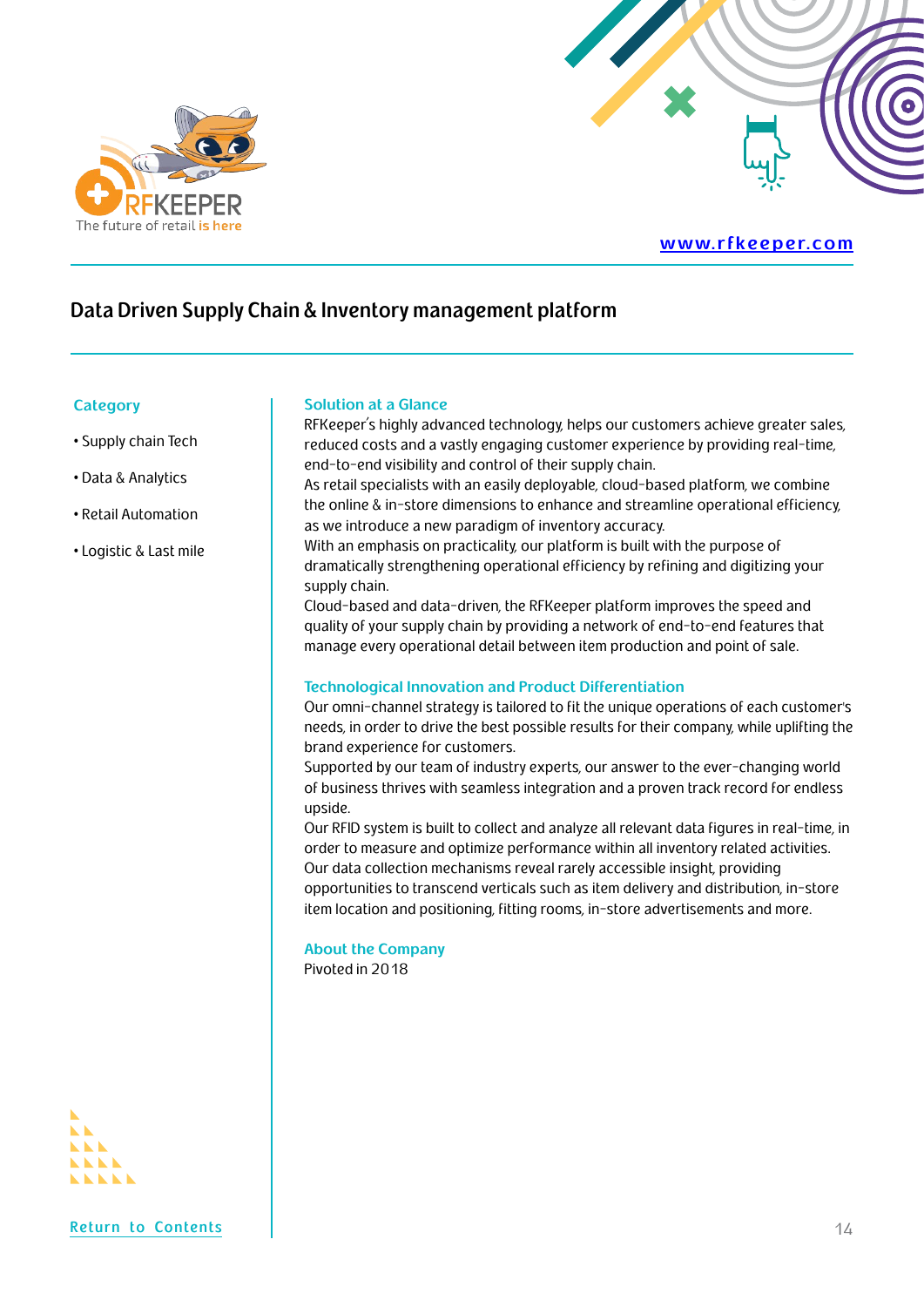

## <span id="page-14-0"></span>SELECTIKA.

#### **[www.selectika.com](https://selectika.com/)**

#### **Visual AI and personalisation system fro ecommerce**

#### **Category**

- Data Analytics
- Retail Automation
- Visual AI
- Personalisation

#### **Company references and strategic partners**

Renuar, Twenty for seven, Kiko Milano, Nautica, **Bononbos** 

**[Return to Contents](#page-3-0)** 15

#### **Solution at a Glance**

Selectika is a visual AI and Personalization system for eCommerce websites. We enable our Artificial intelligence search engine to learn the semantics and expectations of the shoppers that really matters: the ones impersonating your brand. Selectika makes their shopping experiences enjoyable and perfectly pertinent at all time.

Selectika has the ability to define the unspeakable attitude and look with your shopper's words recreating the atmosphere of what your brand has developed. How do we do it?

First we define the uniqueness of the brand, then we use image recognition processing in order to have deep attribute on every product catalogue (sleeve, neckline, fitted, length, fabric, etc.) combine this with shopper's preferences, in order to help shoppers to connect with products they love.

#### **Technological Innovation and Product Differentiation**

We are the only solution for personalization that have deep knowledge on both shoppers and products. We use image processing to create products metadata and we have deep knowledge about shoppers preferences. our unique technology: 1. We use #1 party data instaed of #3 party date 2. Automatically analyze retailer's catalog and extract product metadata 3. Know what customers want – because they tell us

#### **About the Company**

We're a team of data scientists, engineers, marketing and designers who are working together to solve a single problem: making it easier for the world's best ecommerce firms to connect customers with products they'll love. Company was founded by Tali Hamdi and Micah Kaminer CTO at May 2020. Nuphar Gavrieli Head of product and Idan Barazani Compuer vision developer. 8 employee.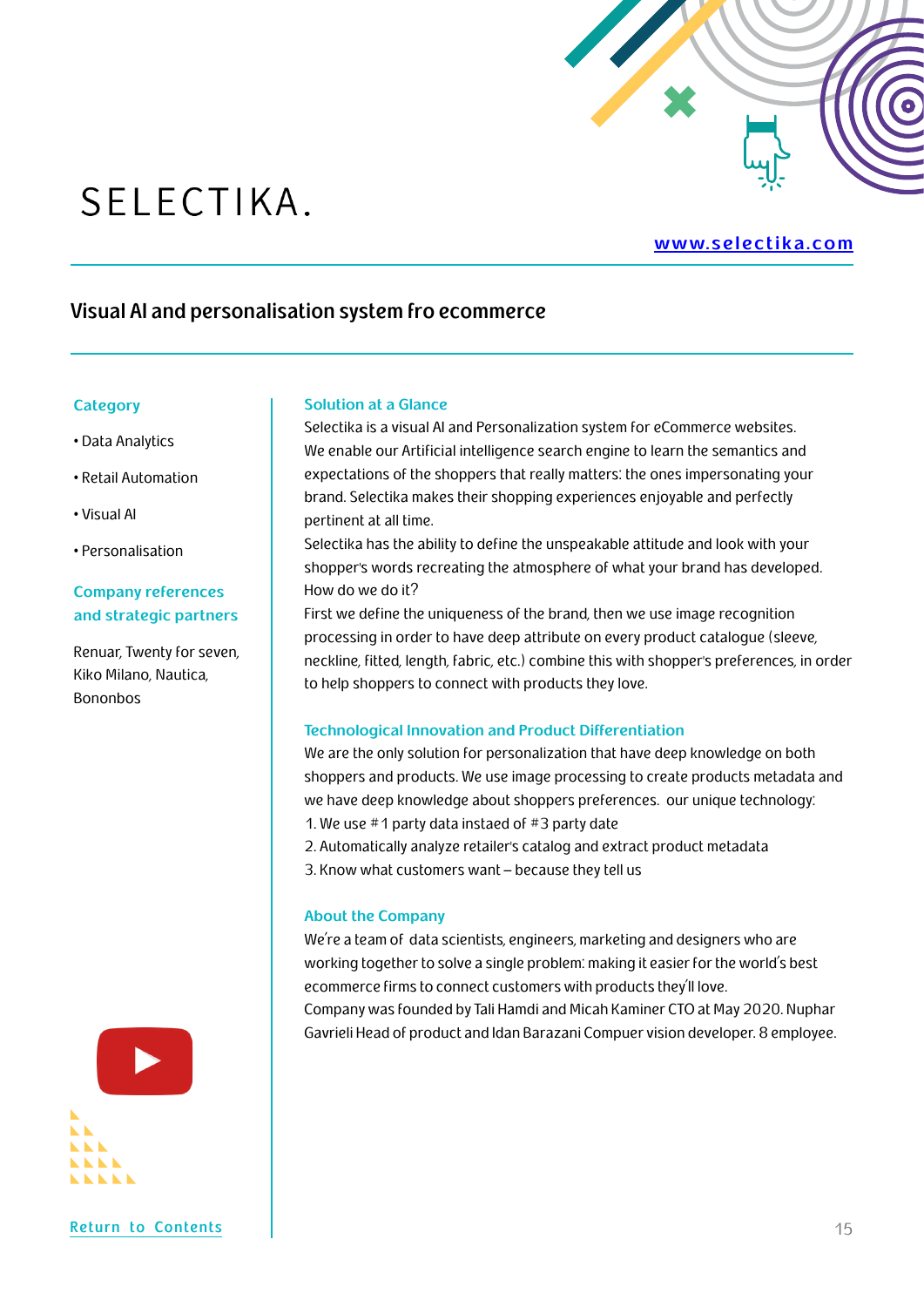<span id="page-15-0"></span>

#### **[www.shopic.co](https://www.shopic.co/)**

#### **Shopic is an AI company specializing in frictionless retail solutions**

#### **Category**

- AI & Computer Vision
- Frictionless Shopping
- Data & Analytics
- In-Store Marketing

#### **Company references and strategic partners**

Shufersal Israel

#### **Solution at a Glance**

Our mission is to digitalize the retail frontend and create personalized frictionless shopping experiences in brick-and-mortar stores We're building a 3-pronged platform: 1. A computer vision-based smart cart that delivers a frictionless experience, with a personalized store journey and line-skipping self-checkout

2. A promotions engine that connects to the retailer's marketing systems and tailors offers to shoppers during their store visit

3. Analytics engine that optimizes store management with real-time tracking of shopper carts and store shelves

Shopic's platform allows retailers to extend key advantages of online shopping (high transparency, high personalization, and zero friction) to their physical stores Shopic builds solutions that are immediately deployable, operational with minimal adjustments and cost-effective

#### **Technological Innovation and Product Differentiation**

Shopic's key innovation: smart clip-on for any cart

Our AI-powered device can be clipped to any standard shopping cart and turns it into a smart cart for the duration of a visit. The module includes cameras that track product insertion and removal in real-time and a large touchscreen Shopic's modular approach delivers significant advantages:

- Lowest cost smart cart solution (a fraction of the cost of the alternatives)
- Deployed with minimal store modifications: a charger-shelf unit and plastic mounts on existing carts
- On-device processing: low latency and no need to upgrade store's connectivity
- No disruption to shopper habits: carts can be rolled to parking

 Shopic is built for large-format stores measuring tens of thousands of SqF and with virtually unlimited SKUs.

#### **About the Company**

Shopic was founded in 2015 and is based in Tel Aviv. Shopic's team is one of the most experienced retail AI forces in the industry, having worked in the field for years and specializing in computer vision and machine learning. From the start, we've partnered with leading retailers around the globe to create real and pragmatic solutions to their actual challenges. Our team is able to manage fast deployments anywhere in the world at the utmost professional standards

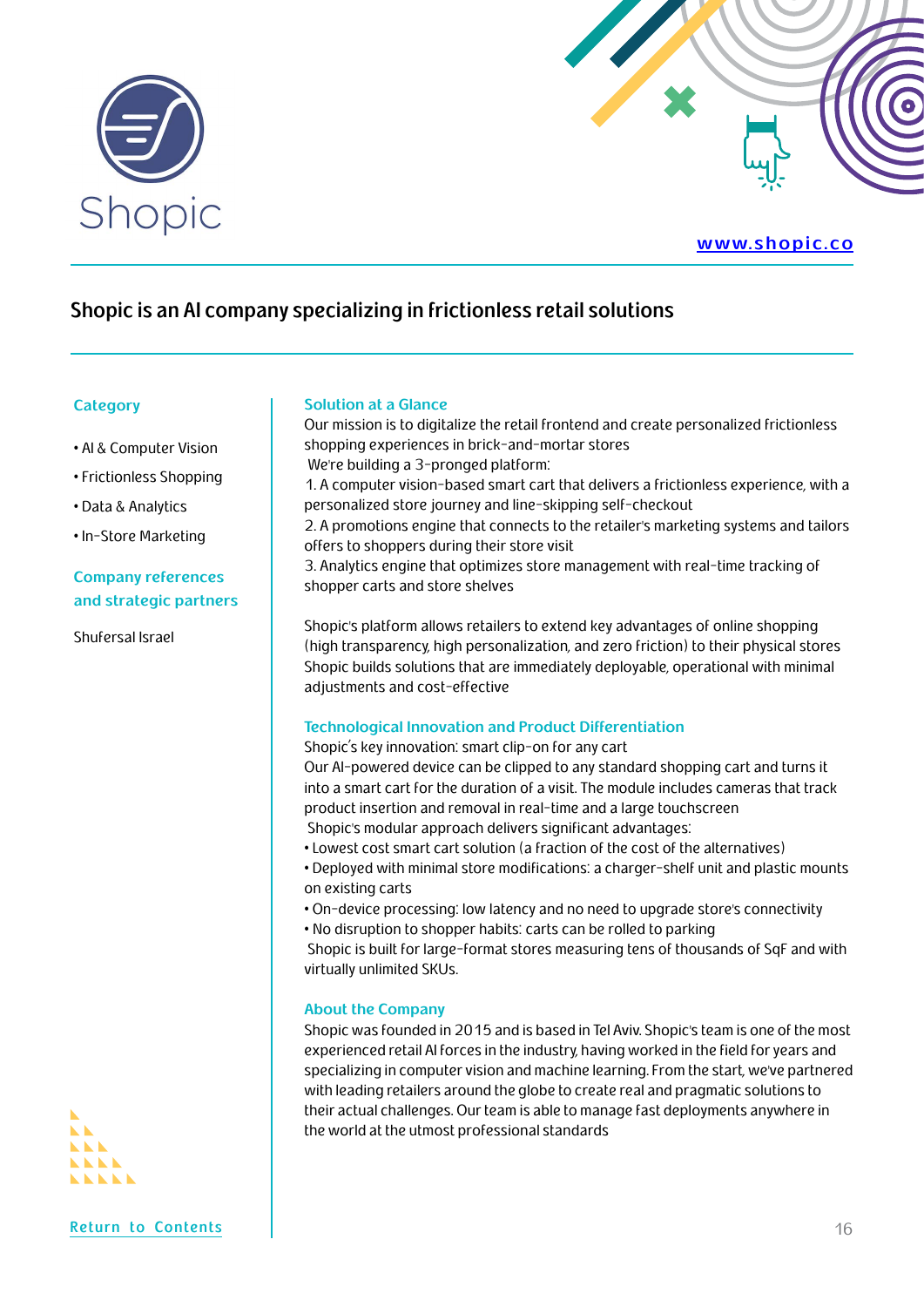# <span id="page-16-0"></span>**WALKOUT.**

#### **[www.walkout.co](https://walkout.co/)**

### **shopping with vision**

#### **Category**

• Retail tech- automous shopping carts

#### **Solution at a Glance**

WalkOut is changing the way consumers shop in the physical world by replacing manual barcode scanning with an autonomous checkout system that mounts on top of existing carts and baskets, transforming them into smart and engaging points of sale. WalkOut's advanced vision algorithms instantly identify every product placed into or taken out of the shopper's cart or basket in real-time.

The solution is optimized to run on affordable hardware, making it cost-effective, easy to install and with a fast return on investment – the perfect addition to existing stores. The entire shopping journey is collected and analyzed, creating valuable insights on shopper behavior, promotion effectiveness and much more. A screen which displays the shopping journey, also allows personalized promotions based on past behavior, product taken, physical location etc.

#### **Technological Innovation and Product Differentiation**

WalkOut is the only true retrofit for exisitng carts, our soultion is based on computer vision and reaching 99% accuracy on inserted items.

#### **About the Company**

founded 29.10.18, currenly 20 employees

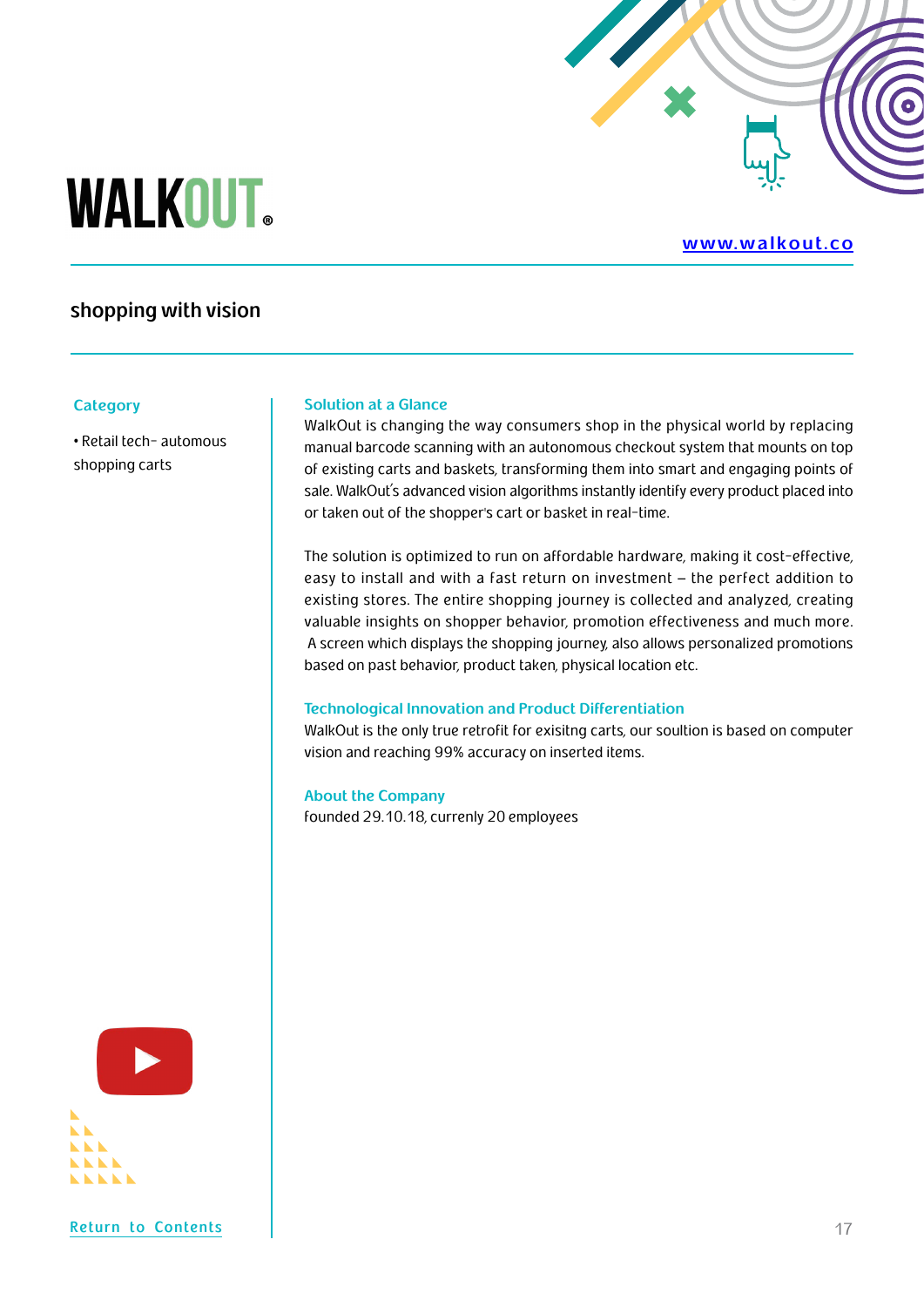

<span id="page-17-0"></span>

#### **[www.weezmo.com](https://www.weezmo.com/)**

### **Weezmo offers retailers a unique, AI-based marketing solution using interactive, digital receipts.**

#### **Category**

- Data & Analytics
- Marketing platform
- Digital Reciept

#### **Company references and strategic partners**

Nayax - retail solutions

#### **Solution at a Glance**

Weezmo allows you to identify your in-store customers and engage with them online, post-purchase, revealing the full picture of your marketing ROI. Our omnichannel marketing platform uses AI to connect in-store data from your POS with your online marketing activities and analytics, enabling you to increase engagement, maximize conversions, grow revenue, and see more returning customers.

#### **Technological Innovation and Product Differentiation**

• Turns receipts into a powerful customer touchpoint using interactive designs and AI-based NBO recommendations.

• Transforms multiple sources of data into actionable insights on customer buying habits (online & offline), without the need of a loyalty program.

• Reveals the online-to-offline customer journey to accurately calculate the true ROAS.

• Uses POS-based in-store data to retarget customers and reach new customers via lookalike audiences.

• Uses Customer Retention and RFM analysis, enabling retailers to target their customers with the most relevant content at the right time.

#### **About the Company**

Weezmo was founded by Shai Raiten (CEO) and Sasha Glazman (VP R&D) in 2015. Shai and Sasha's vision was to offer an online-to-offline conversion solution that also enabled retailers to be more environmentally friendly by reducing their carbon footprint via printed receipts. Customers from around the globe have since moved to Weezmo's digital receipts, elevating their omnichannel marketing strategy and boosting their in-store traffic and revenue. In January 2021, Weezmo was acquired by Nayax, a global public fintech company specializing in payment solutions and merchant platform for various retailers and unattended operations, such as the vending industry.

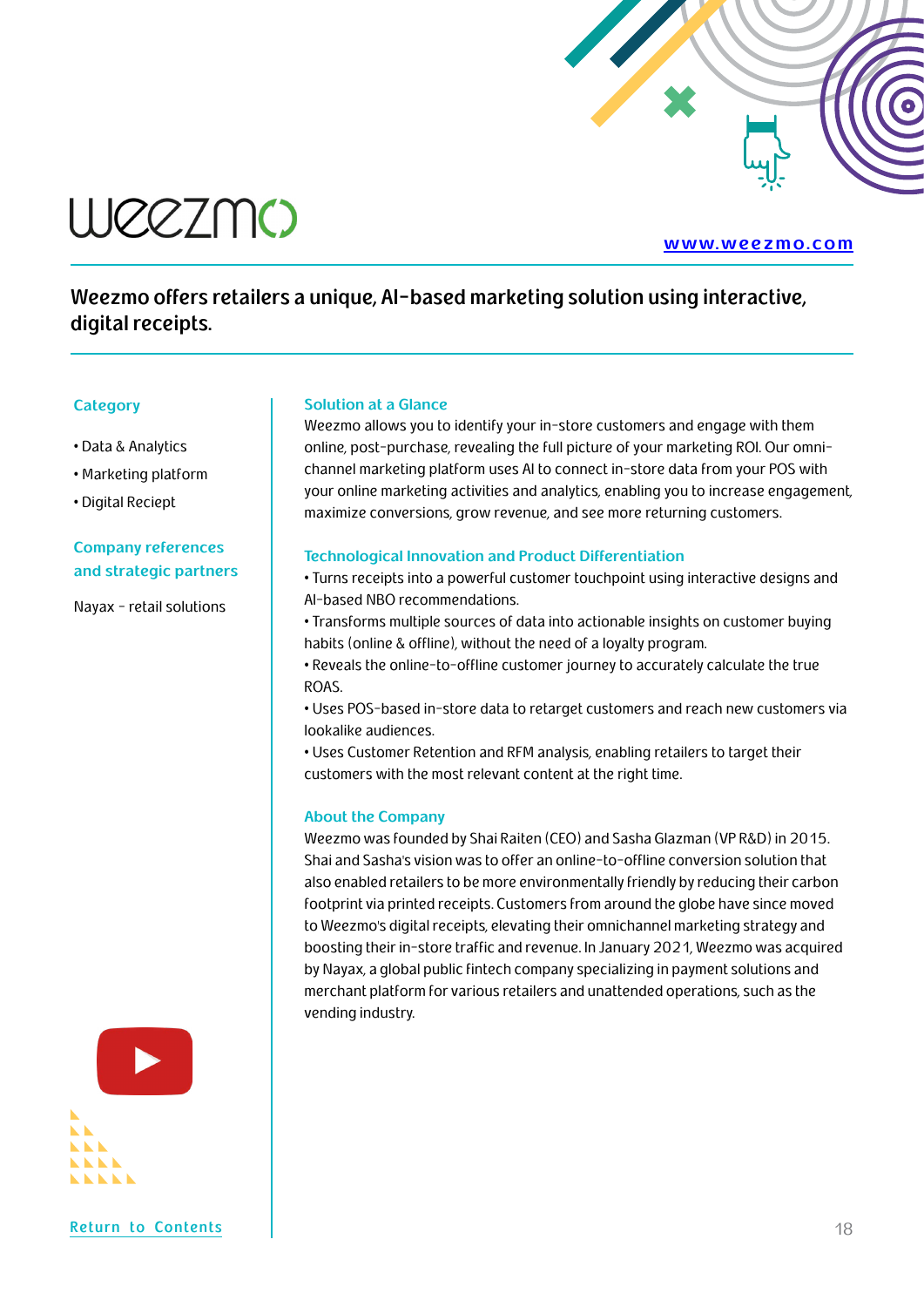<span id="page-18-0"></span>

visualize your things

#### **[www.wisesense.com](https://wisesense.com/)**

**WiseSense is an innovative technology company, developing active technology and real-time platform, visualizing valueable business assets for retail, logistics and mobility verticals.**

#### **Category**

- Retail Automation
- Supply Chain Tech
- Secured Self Shoppin

#### **Company references and strategic partners**

Company is operating via strategic international business partners, like: Verifone, Zebra, etc.

#### **Solution at a Glance**

Re-Sense is WiseSense's holistic solution for fashion retail and e-commerce, empowered by an innovative patented Wise-Tag & Release active technology The solution supports: Automatic Live location inventory visibility, Secured Selfshopping, In-store analytics and enhanced e-commerce functionality.  **Solution Features:**

- Controlled Wise-tag release upon payment
- Try now Buy now
- Stor-e-tailing
- Try @ Home & Pay
- Reserve for Me
- Self BOPIS
- Sense Best Offer
- Find me in store
- Real time loss alert
- In-Store AdSpend analytics
- **Benefits:**
- Increase sales
- Reduce customer waiting time, cart abandonment, loss & operating costs
- Item journey and shelf time analytics
- Improve inventory accuracy and security
- Optimize store space & e-commerce operational
- Enhance omnichannel performance by utilizing real-time item visibility

#### **Technological Innovation and Product Differentiation**

Unlike existing solutions in the market today, WiseSense's secured Wise-tags contains connected Active sensing technology, where every item transaction is automatically registered. Our Smart mechanism controls the release of item tags, so only paid items can be opened, this enables a real Self-Shopping experience and Self-checkout (SCO) using a mobile app or SCO stations without compromising on security. No more counting or even periodically scanning items with handled terminal – our Wise-Tags will actively communication their item availability for real-time UpToDate inventory visibility

Re-sense solution Components:

- Wise-tags for in-store & online shopping
- ID based Re-usable & Long-lasting tags
- Smart Self-checkout stations
- Mobile application integration
- Smart Shelf with product information
- Online software platform for In-store customer behaviour and e-commerce analysis
- Enrollment & automatic disenrollment smart surface
- Easy integration to 3rd party business applications and existing Security systems

#### **About the Company**

Company was Founded: in 2017, and based in Tel Aviv, Israel We have 20 people developing HW based softwrae aplications in the following Technology Segments: FashionlTech | BigData | IoT

**[Return to Contents](#page-3-0)** 19



**LLLL**